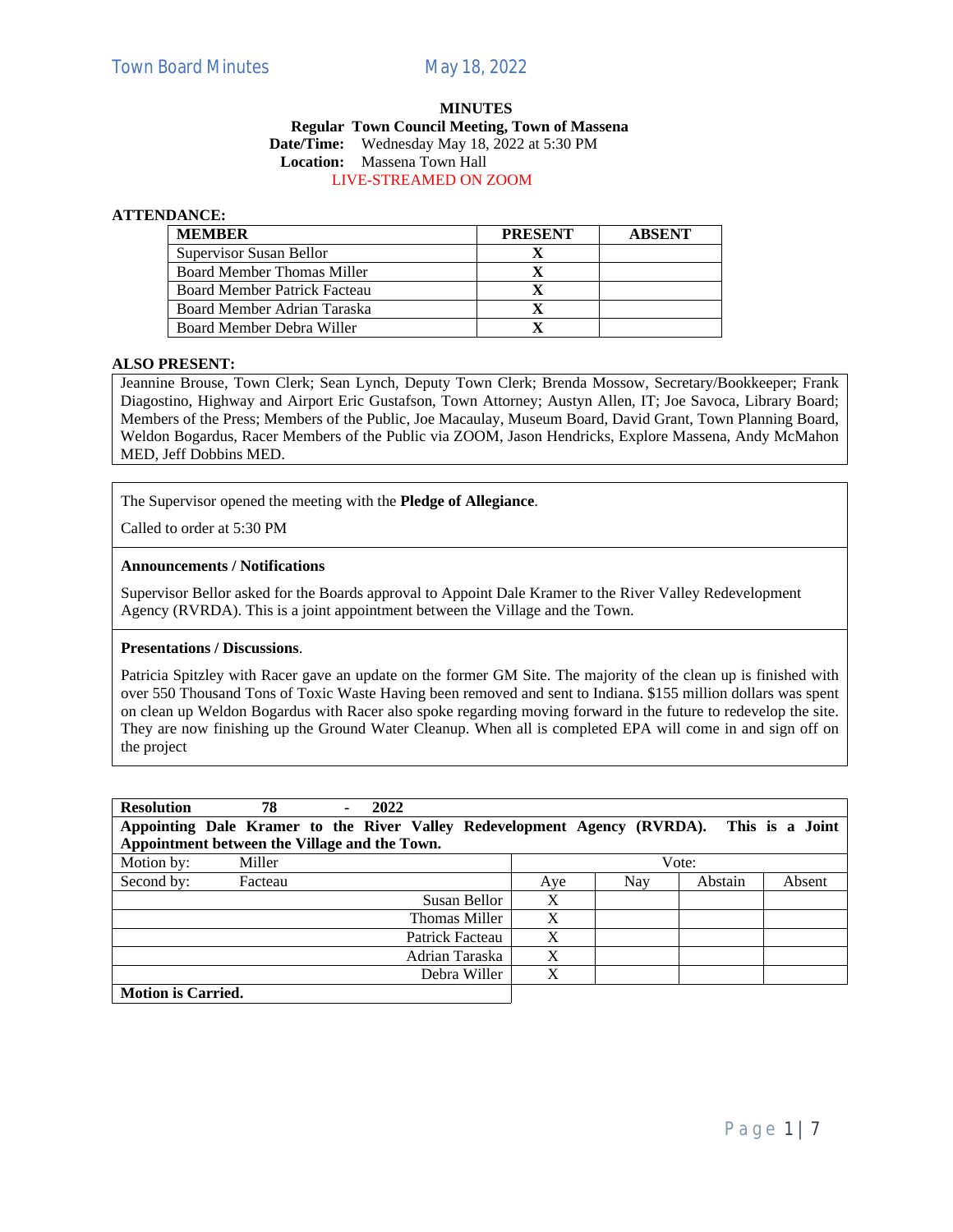| <b>Resolution</b>         | 79      | 2022<br>٠                                                                      |                 |       |     |         |        |  |
|---------------------------|---------|--------------------------------------------------------------------------------|-----------------|-------|-----|---------|--------|--|
|                           |         | Approval of the minutes from April 27, 2022 Public Hearing and Regular Meeting |                 |       |     |         |        |  |
| Motion by:                | Facteau |                                                                                |                 | Vote: |     |         |        |  |
| Second by:                | Willer  |                                                                                |                 | Aye   | Nay | Abstain | Absent |  |
|                           |         |                                                                                | Susan Bellor    |       |     |         |        |  |
|                           |         |                                                                                | Thomas Miller   | X     |     |         |        |  |
|                           |         |                                                                                | Patrick Facteau | X     |     |         |        |  |
|                           |         |                                                                                | Adrian Taraska  | X     |     |         |        |  |
|                           |         |                                                                                | Debra Willer    | X     |     |         |        |  |
| <b>Motion is Carried.</b> |         |                                                                                |                 |       |     |         |        |  |

| <b>Resolution</b>         | 80             |   | 2022                                                                                                         |       |     |         |        |  |
|---------------------------|----------------|---|--------------------------------------------------------------------------------------------------------------|-------|-----|---------|--------|--|
|                           |                |   | Authorizing the installation of A Charging Station at the Massena Public Library. The cost to be             |       |     |         |        |  |
|                           |                |   | approximately \$1.50 per hour in energy usage fees based on .07 cents per kilowatt hour and not over \$20.00 |       |     |         |        |  |
|                           |                |   | with MED. MED will install and there is a grant for the purchase of the Chargers.                            |       |     |         |        |  |
| Motion by:                | Willer         |   |                                                                                                              | Vote: |     |         |        |  |
| Second by:                | Miller         |   |                                                                                                              | Aye   | Nay | Abstain | Absent |  |
|                           |                |   | Susan Bellor                                                                                                 | X     |     |         |        |  |
|                           |                |   | Thomas Miller                                                                                                | X     |     |         |        |  |
|                           |                |   | Patrick Facteau                                                                                              | X     |     |         |        |  |
|                           | Adrian Taraska | X |                                                                                                              |       |     |         |        |  |
|                           |                |   | Debra Willer                                                                                                 | X     |     |         |        |  |
| <b>Motion is Carried.</b> |                |   |                                                                                                              |       |     |         |        |  |

| <b>Resolution</b>         | 81     | 2022 |                                                                                 |       |     |         |        |  |
|---------------------------|--------|------|---------------------------------------------------------------------------------|-------|-----|---------|--------|--|
|                           |        |      | Approving the hiring of Josh Davis as the New Historian for the Massena Museum. |       |     |         |        |  |
| Motion by:                | Willer |      |                                                                                 | Vote: |     |         |        |  |
| Second by:                | Miller |      |                                                                                 | Aye   | Nay | Abstain | Absent |  |
|                           |        |      | Susan Bellor                                                                    | X     |     |         |        |  |
|                           |        |      | Thomas Miller                                                                   | X     |     |         |        |  |
|                           |        |      | Patrick Facteau                                                                 | X     |     |         |        |  |
|                           |        |      | Adrian Taraska                                                                  | X     |     |         |        |  |
|                           |        |      | Debra Willer                                                                    | X     |     |         |        |  |
| <b>Motion is Carried.</b> |        |      |                                                                                 |       |     |         |        |  |

| <b>Resolution</b>         | 82     | ٠ | 2022                                                                                      |       |            |         |        |  |
|---------------------------|--------|---|-------------------------------------------------------------------------------------------|-------|------------|---------|--------|--|
|                           |        |   | Approval to waive the Residency Requirement for the new Historian for the Massena Museum. |       |            |         |        |  |
| Motion by:                | Willer |   |                                                                                           | Vote: |            |         |        |  |
| Second by:                | Miller |   |                                                                                           | Aye   | <b>Nav</b> | Abstain | Absent |  |
|                           |        |   | Susan Bellor                                                                              | X     |            |         |        |  |
|                           |        |   | Thomas Miller                                                                             | X     |            |         |        |  |
|                           |        |   | Patrick Facteau                                                                           | X     |            |         |        |  |
|                           |        |   | Adrian Taraska                                                                            | X     |            |         |        |  |
|                           |        |   | Debra Willer                                                                              | X     |            |         |        |  |
| <b>Motion is Carried.</b> |        |   |                                                                                           |       |            |         |        |  |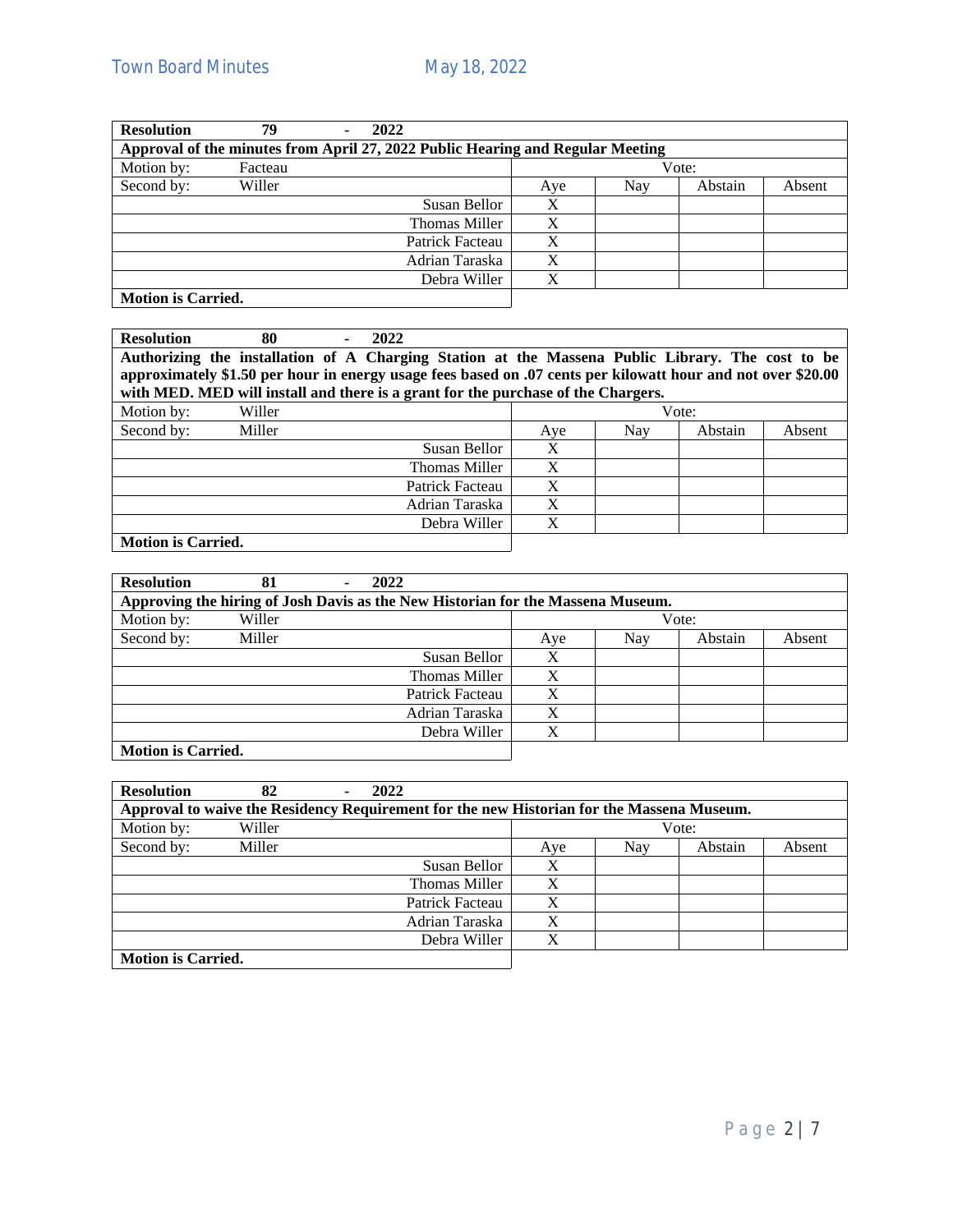| <b>Resolution</b>             | 83      | 2022                                                                                             |       |     |         |        |  |
|-------------------------------|---------|--------------------------------------------------------------------------------------------------|-------|-----|---------|--------|--|
|                               |         | Approving the Town Board to sign the agreement between the Town of Massena and Ramboll Americans |       |     |         |        |  |
| <b>Engineering Solutions.</b> |         |                                                                                                  |       |     |         |        |  |
| Motion by:                    | Facteau |                                                                                                  | Vote: |     |         |        |  |
| Second by:                    | Miller  |                                                                                                  | Aye   | Nay | Abstain | Absent |  |
|                               |         | Susan Bellor                                                                                     | X     |     |         |        |  |
|                               |         | Thomas Miller                                                                                    | X     |     |         |        |  |
|                               |         | Patrick Facteau                                                                                  | X     |     |         |        |  |
|                               |         | Adrian Taraska                                                                                   | X     |     |         |        |  |
|                               |         | Debra Willer                                                                                     | X     |     |         |        |  |
| <b>Motion is Carried.</b>     |         |                                                                                                  |       |     |         |        |  |

| <b>Resolution</b>             | 84      | 2022 |                                                                                              |     |     |         |        |
|-------------------------------|---------|------|----------------------------------------------------------------------------------------------|-----|-----|---------|--------|
|                               |         |      | Approval to name Deputy Town Clerk Sean Lynch as a Marriage Officer for the Town of Massena. |     |     |         |        |
| Motion by:<br>Miller<br>Vote: |         |      |                                                                                              |     |     |         |        |
| Second by:                    | Taraska |      |                                                                                              | Aye | Nay | Abstain | Absent |
|                               |         |      | Susan Bellor                                                                                 | X   |     |         |        |
|                               |         |      | Thomas Miller                                                                                | X   |     |         |        |
|                               |         |      | Patrick Facteau                                                                              | X   |     |         |        |
|                               |         |      | Adrian Taraska                                                                               | X   |     |         |        |
|                               |         |      | Debra Willer                                                                                 |     |     |         |        |
| <b>Motion is Carried.</b>     |         |      |                                                                                              |     |     |         |        |

| <b>Resolution</b>         | 85      | 2022                                                                                                   |     |     |         |        |
|---------------------------|---------|--------------------------------------------------------------------------------------------------------|-----|-----|---------|--------|
|                           |         | Approval for the Town to cover the \$20.00 registration fee for Supervisor Bellor to attend a Land Use |     |     |         |        |
|                           |         | Training Session via the County Planning Office for Solar Energy Projects.                             |     |     |         |        |
| Motion by:                | Miller  |                                                                                                        |     |     | Vote:   |        |
| Second by:                | Facteau |                                                                                                        | Aye | Nay | Abstain | Absent |
|                           |         | Susan Bellor                                                                                           | X   |     |         |        |
|                           |         | Thomas Miller                                                                                          | X   |     |         |        |
|                           |         | Patrick Facteau                                                                                        | X   |     |         |        |
|                           |         | Adrian Taraska                                                                                         | X   |     |         |        |
|                           |         | Debra Willer                                                                                           |     |     |         |        |
| <b>Motion is Carried.</b> |         |                                                                                                        |     |     |         |        |

| <b>Resolution</b>          | 86      | 2022<br>$\blacksquare$ |                                                                                                             |     |     |         |        |
|----------------------------|---------|------------------------|-------------------------------------------------------------------------------------------------------------|-----|-----|---------|--------|
|                            |         |                        | Approval to feature Massena in the July Issue of Business View Magazine. There is no cost to the Town it is |     |     |         |        |
| taken care of by Sponsors. |         |                        |                                                                                                             |     |     |         |        |
| Motion by:                 | Miller  |                        |                                                                                                             |     |     | Vote:   |        |
| Second by:                 | Facteau |                        |                                                                                                             | Aye | Nay | Abstain | Absent |
|                            |         |                        | Susan Bellor                                                                                                | X   |     |         |        |
|                            |         |                        | Thomas Miller                                                                                               | X   |     |         |        |
|                            |         |                        | Patrick Facteau                                                                                             | X   |     |         |        |
|                            |         |                        | Adrian Taraska                                                                                              | X   |     |         |        |
|                            |         |                        | Debra Willer                                                                                                | X   |     |         |        |
| <b>Motion is Carried.</b>  |         |                        |                                                                                                             |     |     |         |        |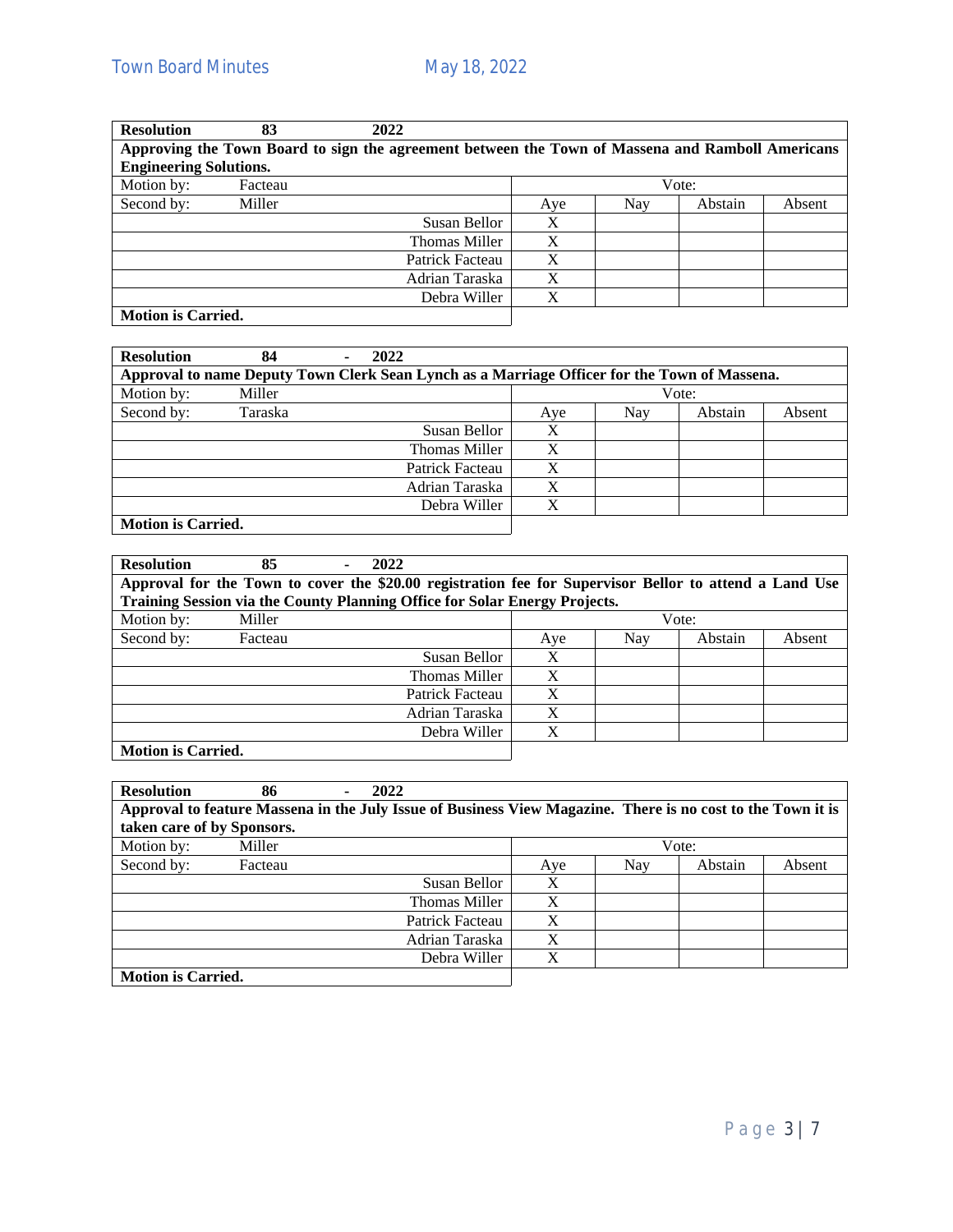| <b>Resolution</b>                                         |  | 2022 |                                                                                                           |
|-----------------------------------------------------------|--|------|-----------------------------------------------------------------------------------------------------------|
|                                                           |  |      | Approval for the Town Board to issue Bonds to cover the cost of pension contributions due by the Town for |
| <b>Employees of the former Massena Memorial Hospital.</b> |  |      |                                                                                                           |

This is regarding Home Rule Law 40 (Home Rule Request) for 5 million dollars in Bonds with a 30 year *payback. This has to be the first step in the process in the event that we would ever need to utilize this.*

| Motion by: | Facteau |                 | Vote: |     |         |        |  |  |
|------------|---------|-----------------|-------|-----|---------|--------|--|--|
| Second by: | Taraska |                 | Aye   | Nay | Abstain | Absent |  |  |
|            |         | Susan Bellor    |       |     |         |        |  |  |
|            |         | Thomas Miller   |       |     |         |        |  |  |
|            |         | Patrick Facteau |       |     |         |        |  |  |
|            |         | Adrian Taraska  |       |     |         |        |  |  |
|            |         | Debra Willer    |       |     |         |        |  |  |
|            |         |                 |       |     |         |        |  |  |

**Motion is Carried.**

**Resolution 88 - 2022**

#### **APPROVING BUDGET & CASH TRANSFERS AND AMENDMENTS**

#### **CASH TRANSFER:**

**TRANSFER** \$500.00 from NBT Bank A/C#\*\*\*\*8489 Town of Massena General Fund to NBT Bank A/C#\*\*\*\*8599 Town of Massena – Pamela Catanzarite **TRANSFER** \$500.00 from NBT Bank A/C#\*\*\*\*8489 Town of Massena General Fund to NBT Bank A/C#\*\*\*\*7891 Town of Massena – Dale Peets **TRANSFER** \$500.00 from NBT Bank A/C#\*\*\*\*8489 Town of Massena General Fund to NBT Bank A/C#\*\*\*\*2709 Town of Massena James Debien **TRANSFER** \$500.00 from NBT Bank A/C#\*\*\*\*8489 Town of Massena General Fund to NBT Bank A/C#\*\*\*\*7266 Town of Massena – Georgette Davis **TRANSFER** \$500.00 from NBT Bank A/C#\*\*\*\*8489 Town of Massena General Fund to NBT Bank A/C#\*\*\*\*9842 Town of Massena – Donald LaBaff **TRANSFER** \$500.00 from NBT Bank A/C#\*\*\*\*8489 Town of Massena General Fund to NBT Bank A/C#\*\*\*\*2081 Town of Massena – Richard LaChance **TRANSFER** \$500.00 from NBT Bank A/C#\*\*\*\*8489 Town of Massena General Fund to NBT Bank A/C#\*\*\*\*1149 Town of Massena – Jeff Kearns (*These transfers will allow for a portion of the Town's share of insurance deductibles deposited as needed.)* **TRANSFER** \$23,060.00 from NBT Bank A/C#\*\*\*\*1100 Town of Massena -East Massena Consolidate Water District – Water Main Replacement Project to Town of Massena General Fund to NBT Bank A/C#\*\*\*\*8489 Town of Massena General Fund. (*This transfer will reimburse the general fund for an invoice pertaining to the East Massena water main replacement project.)* **TRANSFER** \$645.00 from Attorney Contractual A/C# A.1420.400 to Attorney Contractual Hospital A/C# A.1420.400.4510 (*This transfer will cover the over-run in this account due to creating a new general ledger account for Massena Memorial Hospital legal fees.)* **TRANSFER** \$222.40 from Museum Contractual. Office Supplies A/C# A.7450.400.0424 to Museum Contractual. Repairs & Maintenance A/C# A.7450.400.0407 (*This transfer will cover the over-run in this general ledger account.)* **TRANSFER** \$2,605.00 from BDC Contractual A/C# A.8989.400 to the following accounts: Publicity Contractual. Fishing Tournaments A/C# Reconstruct Terminal Access Road (Design) A/C#\*\*\*\*3725 at Community Bank. *(This transfer is for FAA#5.)* **TRANSFER** \$4,735.57 from Town of Massena Supervisor Office A/C#\*\*\*\*0120 to Town of Massena Terminal Apron Rehab (Const) A/C#\*\*\*\*3733 at Community Bank. (*This transfer is for FAA#2)*  **TRANSFER** \$46,732.75 from Town of Massena Supervisor Office A/C#\*\*\*\*0120 to Town of Massena Taxiway "C" Rehab (Const) A/C#\*\*\*\*3113 at Community Bank. *(This transfer is for FAA#14.)* **TRANSFER** \$1,996.01 from Town of Massena Supervisor Office A/C#\*\*\*\*0120 to Town of Massena Sand Storage Building (Design) A/C#\*\*\*\*7981 at Community Bank. (*This transfer is for FAA#1.)* **TRANSFER** \$311,400.00 from Town of Massena Supervisor Office A/C#\*\*\*\*0120 to Town of Massena Purchase SRE (Support Vehicle Loader) A/C#\*\*\*\*3915 at Community Bank. (*This transfer is for FAA#1.)* **REQUEST PERMISSION** to upgrade our Postage Machine. Our current postage machine is out of date. The current lease is \$178.40/monthly which will be expiring July 3rd, 2022. The new postage machine lease will be \$181.60/month for 63 months. The difference is \$3.20 per month. I have attached the paperwork we received from Todd Porter/Business Technology Consultant from Ed & Ed Business Technology.

# **CREATE A DUE TO/DUE FROM**

**REQUEST PERMISSION** to create Due to Due from entry as follows: From the General A Fund \$25,950.00 to HPS Fund - Purchase SRE (Support Vehicle –

Loader) From the General A Fund \$4,100.00 to HAP Fund – Airport Pavement Management System (APMS)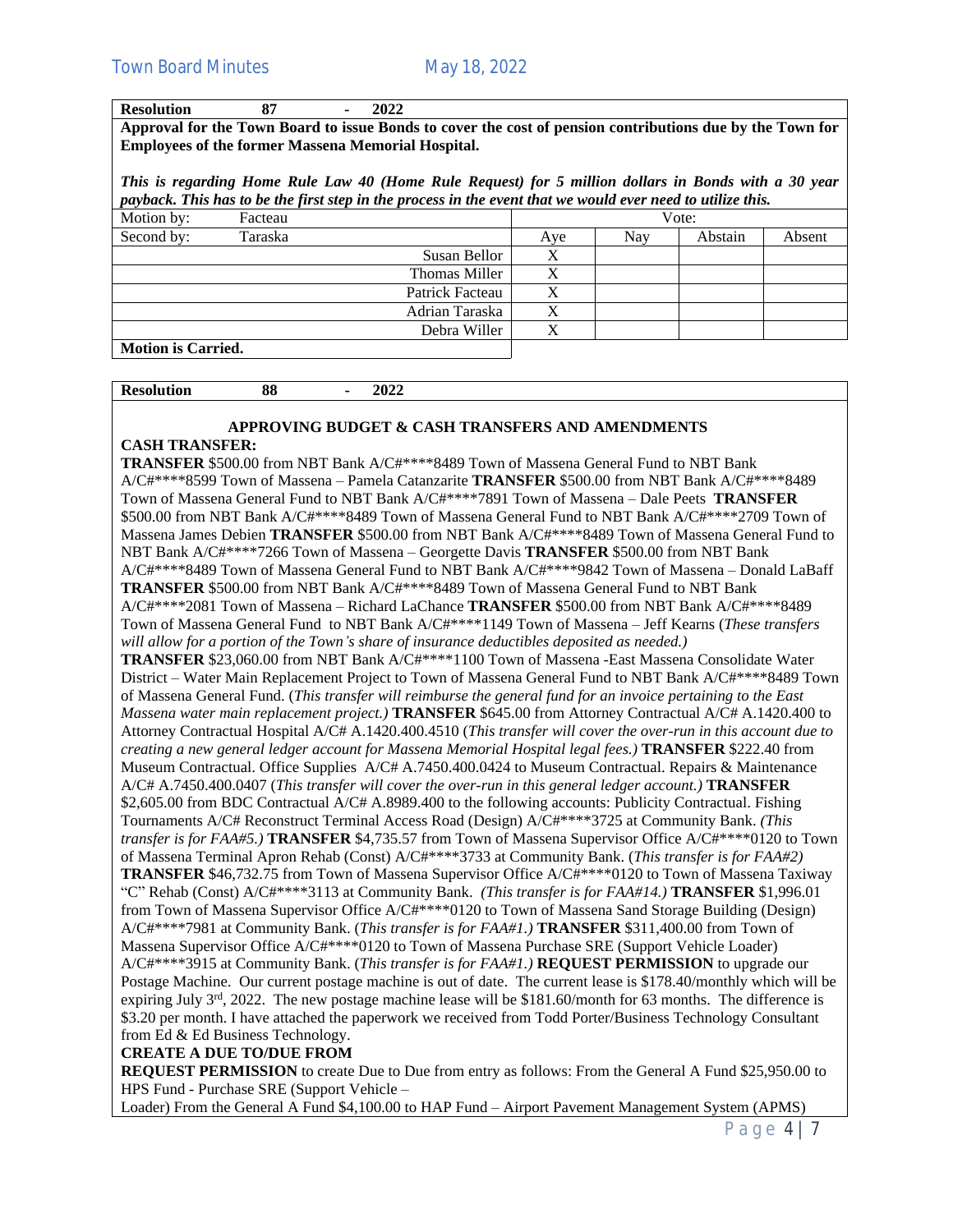From the General A Fund \$1,000.00 to HRR Fund – Terminal Access Road (Design From the General A Fund \$22,000.00 to HRC Fund – Taxiway "C" Rehab (Const) (*To cover the cost of an invoices due to be paid back when Federal/State Funds are received.)*

| Motion by:                | Willer  |                 | Vote:     |     |         |        |
|---------------------------|---------|-----------------|-----------|-----|---------|--------|
| Second by:                | Facteau |                 | Aye       | Nay | Abstain | Absent |
|                           |         | Susan Bellor    | Χ         |     |         |        |
|                           |         | Thomas Miller   | Х         |     |         |        |
|                           |         | Patrick Facteau | $\Lambda$ |     |         |        |
|                           |         | Adrian Taraska  | X         |     |         |        |
|                           |         | Debra Willer    | v         |     |         |        |
| <b>Motion is Carried.</b> |         |                 |           |     |         |        |

| <b>Resolution</b>                                                | 89                                                     |  | 2022                 |                         |       |         |               |  |  |  |  |
|------------------------------------------------------------------|--------------------------------------------------------|--|----------------------|-------------------------|-------|---------|---------------|--|--|--|--|
|                                                                  |                                                        |  |                      |                         |       |         |               |  |  |  |  |
| <b>WARRANT#5</b><br>2022 INVOICES                                |                                                        |  |                      |                         |       |         |               |  |  |  |  |
| <b>FUND</b>                                                      | <b>DESCRIPTION</b>                                     |  |                      |                         |       |         | <b>AMOUNT</b> |  |  |  |  |
| $\mathbf A$                                                      | <b>GENERAL</b>                                         |  |                      |                         |       |         |               |  |  |  |  |
| B                                                                | <b>GENERAL OUTSIDE</b>                                 |  |                      |                         |       |         |               |  |  |  |  |
| DA                                                               | <b>HIGHWAY</b>                                         |  |                      |                         |       |         |               |  |  |  |  |
| <b>DB</b>                                                        | <b>HIGHWAY OUTSIDE</b>                                 |  |                      |                         |       |         |               |  |  |  |  |
| <b>HAC</b>                                                       | <b>TERMINAL APRON REHAB (CONST)</b>                    |  |                      |                         |       |         |               |  |  |  |  |
| <b>HAP</b>                                                       | AIRPORT PAVEMENT MANAGEMENT SYSTEM (APMS)              |  |                      |                         |       |         |               |  |  |  |  |
| <b>HDA</b>                                                       | <b>RUNWAY 5-23 REHAB (DESIGN)</b>                      |  |                      |                         |       |         |               |  |  |  |  |
| <b>HDB</b>                                                       | <b>RUNWAY 5-23 REHAB (CONST)</b>                       |  |                      |                         |       |         |               |  |  |  |  |
| <b>HFC</b>                                                       | FENCE IMPROVEMENTS & STAB (CONST)                      |  |                      |                         |       |         |               |  |  |  |  |
| <b>HNO</b>                                                       | N RACQUETTE WATER LINE                                 |  |                      |                         |       |         |               |  |  |  |  |
| <b>HPC</b>                                                       | <b>DEPT OF PUBLIC WORKS</b>                            |  |                      |                         |       |         |               |  |  |  |  |
| <b>HPS</b>                                                       | PURCHASE SRE (SUPPORT VEHICLE-LOADER)                  |  |                      |                         |       |         |               |  |  |  |  |
| <b>HRC</b>                                                       | TAXIWAY 'C" REHAB (CONST)                              |  |                      |                         |       |         |               |  |  |  |  |
| <b>HRR</b>                                                       | <b>TERMINAL ACCESS ROAD (DESIGN)</b>                   |  |                      |                         |       |         |               |  |  |  |  |
| <b>HSB</b>                                                       | <b>SAND STORAGE BUILDING</b>                           |  |                      |                         |       |         |               |  |  |  |  |
| L                                                                | <b>LIBRARY</b>                                         |  |                      |                         |       |         |               |  |  |  |  |
| <b>SSH</b>                                                       | <b>HIGHLAND BUCKTOWN SEWER</b>                         |  |                      |                         |       |         |               |  |  |  |  |
| <b>SSM</b>                                                       | <b>SOUTH MAIN STREET SEWER</b><br>3,587.90<br>3,265.53 |  |                      |                         |       |         |               |  |  |  |  |
| <b>SWA</b>                                                       | E. MASSENA CONSOLIDATED WATER DISTRICT<br>\$859,612.32 |  |                      |                         |       |         |               |  |  |  |  |
| <b>TOTAL</b>                                                     |                                                        |  |                      |                         |       |         |               |  |  |  |  |
| <b>WARRANT #4 CHECK #S 49968 - 50044</b><br><b>MANUAL CHECKS</b> |                                                        |  |                      |                         |       |         |               |  |  |  |  |
|                                                                  | <b>TOTAL</b>                                           |  |                      |                         |       |         |               |  |  |  |  |
|                                                                  |                                                        |  |                      |                         |       |         | \$859,612.32  |  |  |  |  |
| Motion by:                                                       | Facteau                                                |  |                      |                         | Vote: |         |               |  |  |  |  |
| Second by:                                                       | Willer                                                 |  |                      | Aye                     | Nay   | Abstain | Absent        |  |  |  |  |
|                                                                  |                                                        |  | Susan Bellor         | $\mathbf X$             |       |         |               |  |  |  |  |
|                                                                  |                                                        |  | <b>Thomas Miller</b> | $\overline{X}$          |       |         |               |  |  |  |  |
|                                                                  |                                                        |  | Patrick Facteau      | $\overline{\text{X}}$   |       |         |               |  |  |  |  |
|                                                                  |                                                        |  | Adrian Taraska       | $\overline{\text{X}}$   |       |         |               |  |  |  |  |
|                                                                  |                                                        |  | Debra Willer         | $\overline{\mathbf{X}}$ |       |         |               |  |  |  |  |
| <b>Motion is Carried.</b>                                        |                                                        |  |                      |                         |       |         |               |  |  |  |  |

**Motion is Carried.**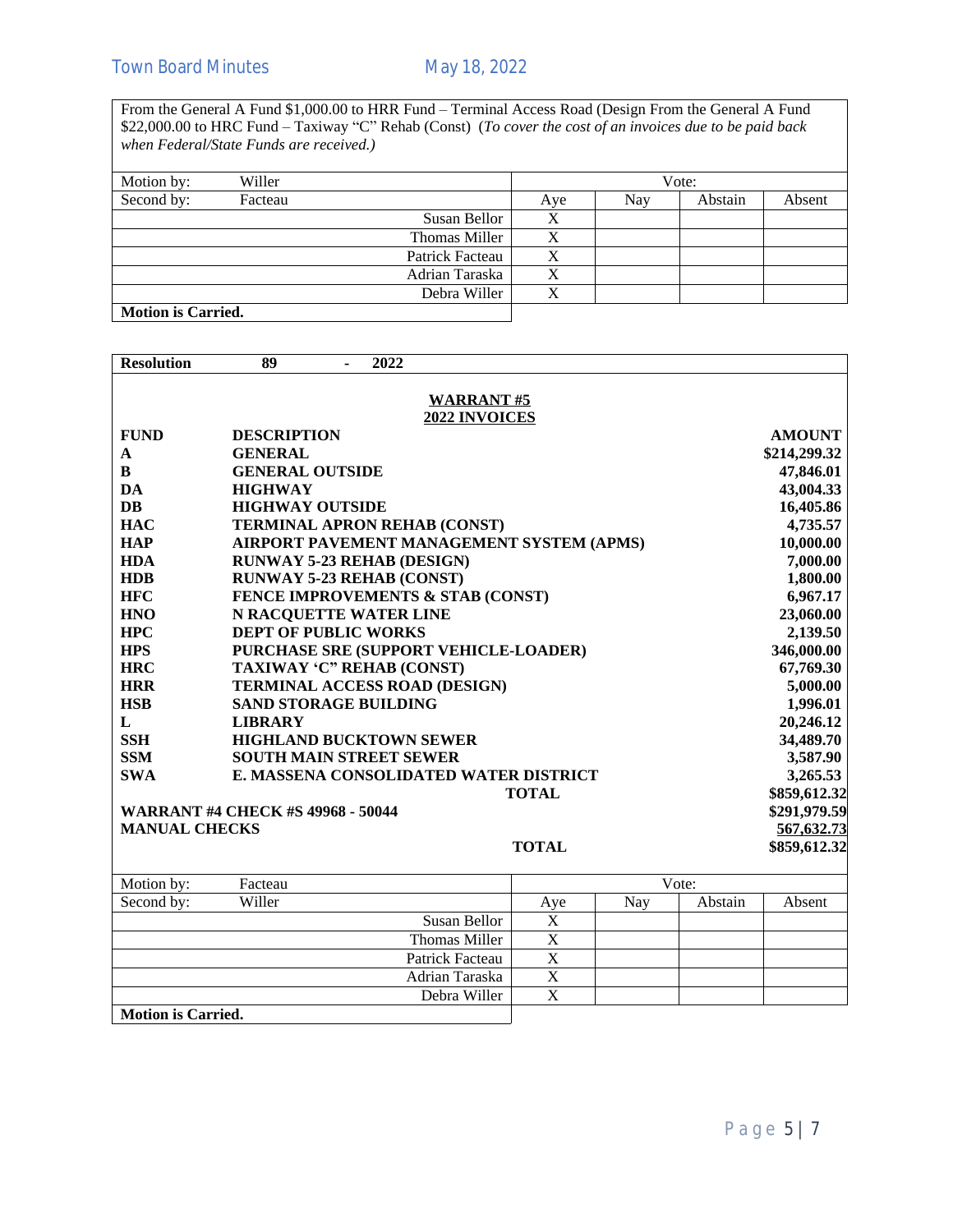## **Committee Reports:**

*Report Submitted by Frank Diagostino*

Highway Department

Replaced axle seal left rear front drive wheel unit #47. Replaced brakes on unit #2 pickup truck. Painted box on unit #9 pickup. Picked up plow truck #50 at  $5<sup>TH</sup>$  wheel Diesel in Malone. Replaced EGR valve and oil line on turbo. Finished office renovation at the Town Hall. Filled potholes on town roads. Installed driveway culvert pipe on Donaghue road. Replace rear springs and fuel filter on unit #22 dump truck. Repaired waterline damage on Trippany, S. Grasse, Dennison roads. Chipped brush pile twice. Cleaned up roadsides, town roads. Remove downed tree in Massena Center cemetery. Cleaned up graveyards and mowed. Mowed all other required town properties. Replaced collapsed box culvert pipe on Highland Road. Installed cross culvert pipe near the intersection of Bucktown and Highland roads. Continue to work on cleanup on Highland Road from sewer line Replacement. East Massena waterline project update, four thousand feet of new pipe has been installed. Eight water services connected to new 10" main. Spring cleanup going well. As of May 14,2020, totals LBS. 00000, tonnage 00000.

#### Massena Airport

Boutique Air numbers for May 2022 Enplaned 456, Deplaned 410, Total 866, landings 168. Cancelled for weather 9, Cancelled other 4, Total cancelled flights 13 for May 2022. Received new SRE equipment payloader, snow blower, power broom, bucket, snow blade and forks. Received training on new SRE equipment from Monroe Tractor (Syracuse) Rifenburg delayed the start of the Terminal Apron rehab from June 1to June 27, 2022, due to the lack of personal.

Advertised and working with GSA and TSA on refresh for TSA offices at the Massena International Airport Terminal. Put and RFP

and advertisement together for refresh. Started advertising May 11,2022. Bids due to the Massena Town Clerk on May 25, 2022. The FAA approved the submitted Unmanned Aircraft System (UAS) Response Plan document required for all Part 139 airports. The Unmanned Aircraft System Response Plan has been added to the Airport Certification Manuel (ACM) and The Airport Emergency Plan

(AEP).

Massena Library

Boiler inspection on May 12, 2022.

Massena Museum

No issues

Massena Town Hall

No issues.

Town of Massena Spring clean dates May 2 through May 31, 2022. Contact the Massena Town Hall to pickup or have your coupons

mailed to you.

Frank Diagostino

*Report Submitted by Debra Willer*

Museum

During April there were 25 visitors to the museum, including representatives from the Akwesasne Cultural Center Museum. These representatives invited our museum staff to their facility for a tour. The board agreed that this would be a wonderful opportunity for the new historian to become acquainted with the Mohawk culture. Our museum website had 267 "hits" during the month.

Joe, Ann and Randy completed interviews for the historian position; there were 2 applicants, but one withdrew her application. After much consideration and checking of references, this committee presented the name of Josh Davis to the full board for approval. The board unanimously accepted the candidate and will forward his name to the Town Board for approval. The Museum Board will also ask the Town to waive the residency requirement for the position.

Construction on the museum's addition is progressing; the roof is done, and a door has been installed. Once completed, Tom Miller said that the fire department will assist with moving the hearse from its current storage space to the new addition. Relocation of items currently stored at the Chamber of Commerce to the new storage at the mall has yet to be completed.

Linda noted that she has been assisting the Interact Club from Massena Central to develop a list of all veterans buried in all the Massena cemeteries; the club plans to plant American flags on all the graves.